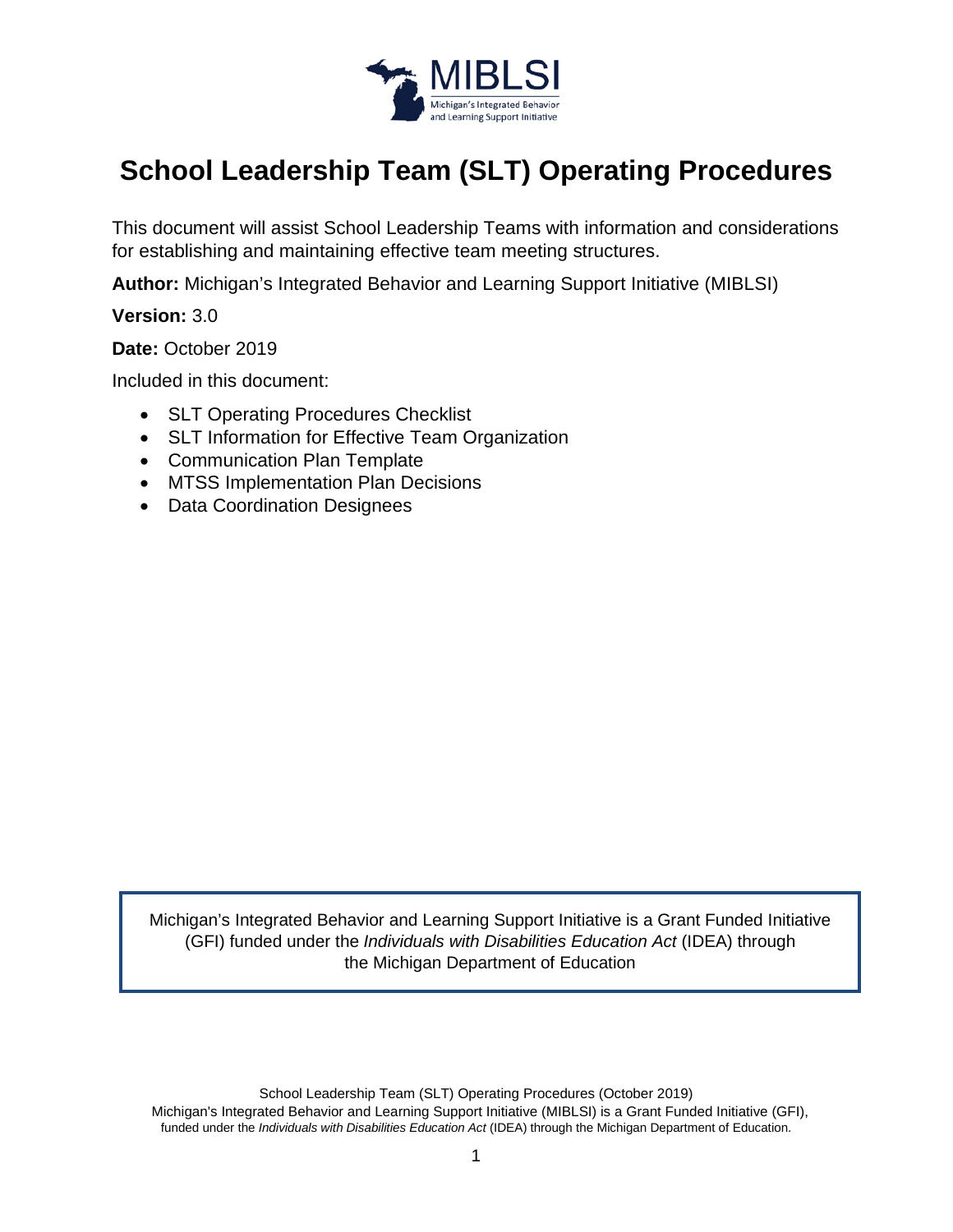

## **SLT Operating Procedures Checklist**

**Directions:** Review the items below to determine if your team is organized for success

#### **Table 1. Organizing Your Team for Success**

| <b>Items for Team Review</b>                                                                              | <b>Criteria</b>                                                                                                                                                                                                                                                                                                                                                                                                                                                                                        |
|-----------------------------------------------------------------------------------------------------------|--------------------------------------------------------------------------------------------------------------------------------------------------------------------------------------------------------------------------------------------------------------------------------------------------------------------------------------------------------------------------------------------------------------------------------------------------------------------------------------------------------|
| Meeting schedule for the year                                                                             | <b>Dates</b><br>П<br><b>Start and End times</b><br>Location<br>$\Box$                                                                                                                                                                                                                                                                                                                                                                                                                                  |
| <b>Decision Making Protocol</b>                                                                           | Is defined (Table 4)<br>$\Box$                                                                                                                                                                                                                                                                                                                                                                                                                                                                         |
| <b>Meeting Roles Are Defined</b>                                                                          | Members identified (Table 2)<br>$\Box$<br>Roles selected (Table 3)                                                                                                                                                                                                                                                                                                                                                                                                                                     |
| Purpose of Team is Defined                                                                                | Yes<br>П                                                                                                                                                                                                                                                                                                                                                                                                                                                                                               |
| <b>Team Norms</b>                                                                                         | Norms are defined<br>П                                                                                                                                                                                                                                                                                                                                                                                                                                                                                 |
| Meeting minute form / template prompts<br>documentation of the following                                  | Date<br>П<br>Roles<br>П<br>Time<br>п<br>Location<br>Ш<br>Date of Next Meeting<br>Ш<br>Deepening Knowledge<br>$\Box$<br>Professional learning preparation<br>$\Box$<br>Assessment / data system coordination<br>$\Box$<br>Communication To (groups / teams and<br>$\Box$<br>other stakeholders on the communication<br>plan and includes responses to<br>implementation barriers)<br>Communication From (groups / teams<br>$\Box$<br>and includes implementation barriers)<br>Meeting Wrap-up<br>$\Box$ |
| <b>SLT Documents / Processes Storage</b>                                                                  | Location has been determined<br>П                                                                                                                                                                                                                                                                                                                                                                                                                                                                      |
| Pre-meeting sheet tab for logging barriers                                                                | A tab for logging barriers is created<br>$\Box$                                                                                                                                                                                                                                                                                                                                                                                                                                                        |
| Communication Plan between identified<br>school groups / teams and the SLT that<br>includes the following | Documents the relevant school groups /<br>$\Box$<br>teams<br>Information (Need to Knows) that each<br>$\Box$<br>school group / team gathers at the end of<br>meetings to send to the SLT<br>Information (Need to Knows) that SLT<br>$\Box$<br>needs to disseminate to each school                                                                                                                                                                                                                      |

School Leadership Team (SLT) Operating Procedures (October 2019)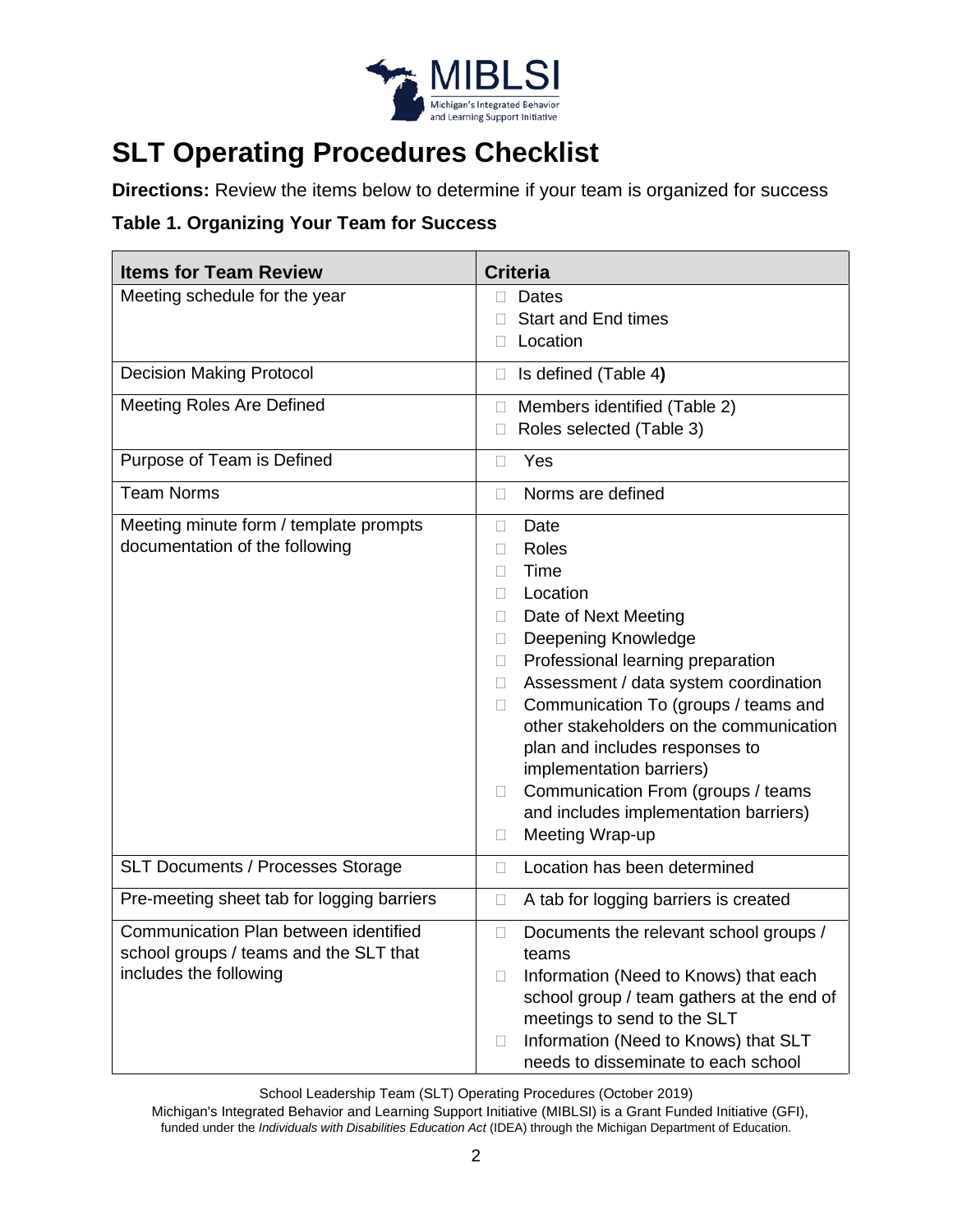

| <b>Items for Team Review</b>    | <b>Criteria</b>                                                                                                                                                                                                                         |
|---------------------------------|-----------------------------------------------------------------------------------------------------------------------------------------------------------------------------------------------------------------------------------------|
|                                 | group / team in response to their own<br>meetings and / or in response to<br>information just sent from team meetings<br>Designees<br>Agreed upon timeline for communication<br>Agreed upon format for communication<br>(e.g., written) |
| School MTSS Implementation Plan | Decisions outlined (Table 6)                                                                                                                                                                                                            |
| Data Coordination Designees     | Designees selected (Table 7)                                                                                                                                                                                                            |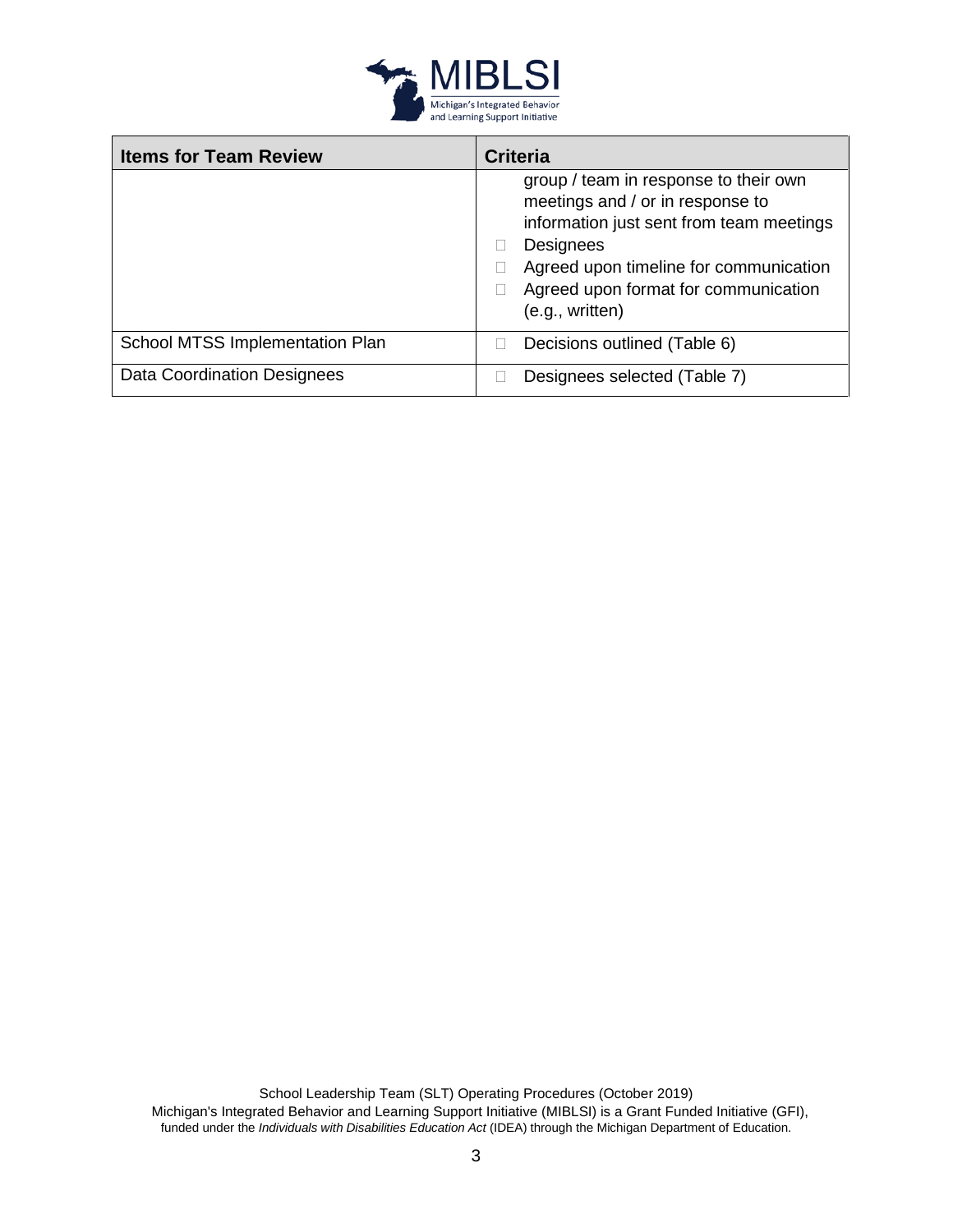

**School:**

**Date:**

**School Coach:**

**Phone Number:**

## **Meeting Schedule (date, time, location) listed below:**

## **Team Purpose: (adjust to reflect team wording if necessary)**

School Leadership Team meets to focus on the following:

- Build and maintain an implementation infrastructure to support staff in their use of Effective Innovations (EIs)
- Engage in data analysis and problem-solving
- Create action plans based on data and needs generated following team meetings
- Ensure communication amongst the different groups / teams within the school and across the district

#### **Team Membership:**

Outline which role and/or groups of staff each team member represents in the table below. (select roles/groups from the list below)

#### **Key Roles:**

- o Administrator
- o Coach
- o Individuals with behavioral expertise
- o Individuals with knowledge of academic patterns
- o Representation(e.g. lower/upper grades, departments, general/special ed)
- o Family Member
- o Student (High Schools ONLY)

## **Table 2. Team Membership and Roles**

| <b>Name</b> | <b>Role(s)/Group(s) Represented</b> |
|-------------|-------------------------------------|
|             |                                     |
|             |                                     |
|             |                                     |
|             |                                     |

School Leadership Team (SLT) Operating Procedures (October 2019)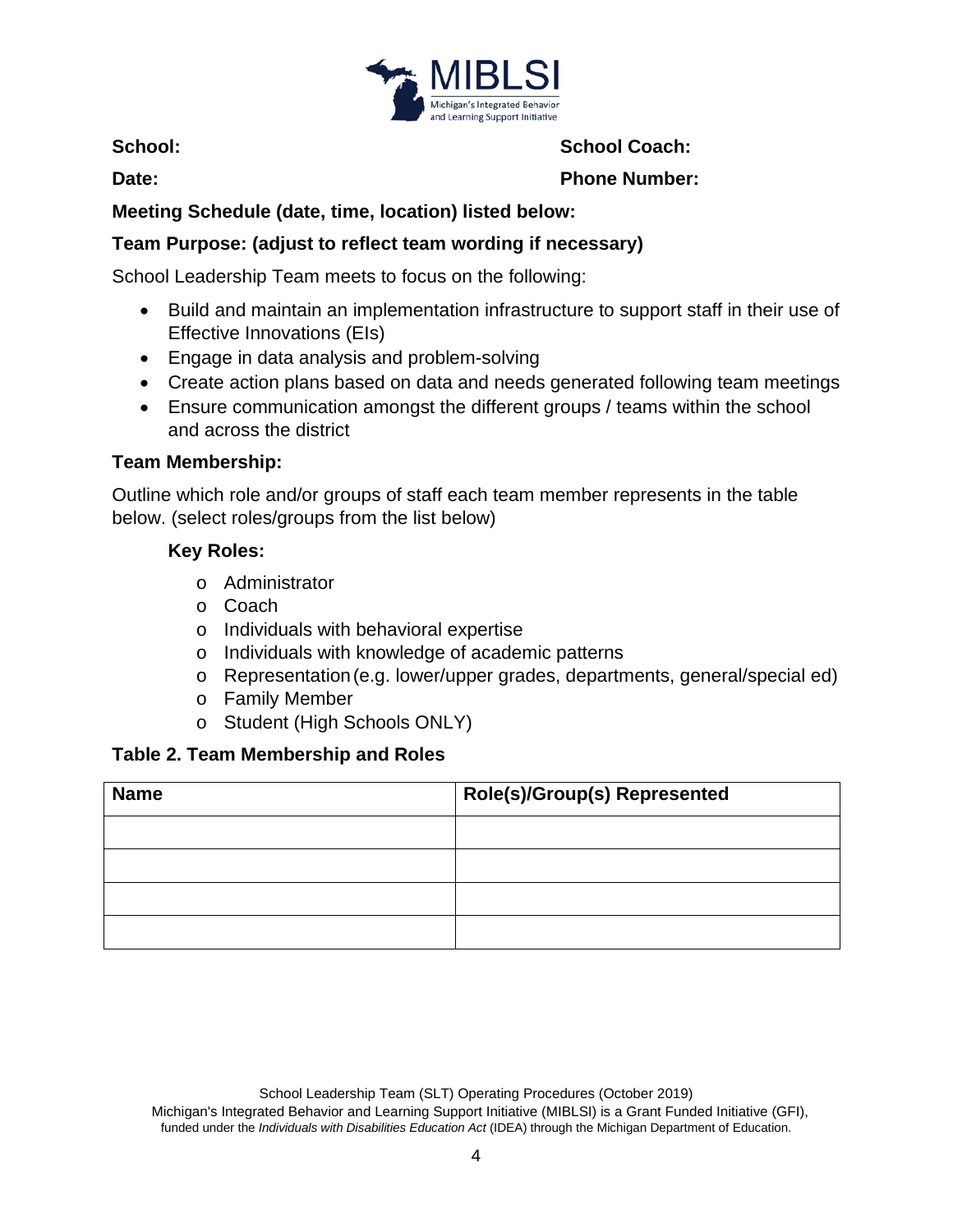

### **Table 3. School Leadership Team Meeting Roles\***

| <b>Roles</b>                | <b>Name</b>                                    | <b>Phone Number</b> |
|-----------------------------|------------------------------------------------|---------------------|
| <b>Primary Facilitator</b>  | Insert name of individual<br>selected for role | Insert phone number |
| <b>Back-up Facilitator</b>  | Insert name of individual<br>selected for role | Insert phone number |
| <b>Primary Recorder</b>     | Insert name of individual<br>selected for role | Insert phone number |
| Back-up Recorder            | Insert name of individual<br>selected for role | Insert phone number |
| <b>Primary Time Keeper</b>  | Insert name of individual<br>selected for role | Insert phone number |
| Back-up Time Keeper         | Insert name of individual<br>selected for role | Insert phone number |
| <b>Primary Data Analyst</b> | Insert name of individual<br>selected for role | Insert phone number |
| Back-up Data Analyst        | Insert name of individual<br>selected for role | Insert phone number |

\***Note: If team members choose to rotate roles then place "rotate" in the name column; however, that should only occur if team members are all skilled in the specific role(s) and have a desire to eventually fulfill the particular role.**

#### **Team Agreements/ Norms:**

Record your team's 3-5 agreed upon norms.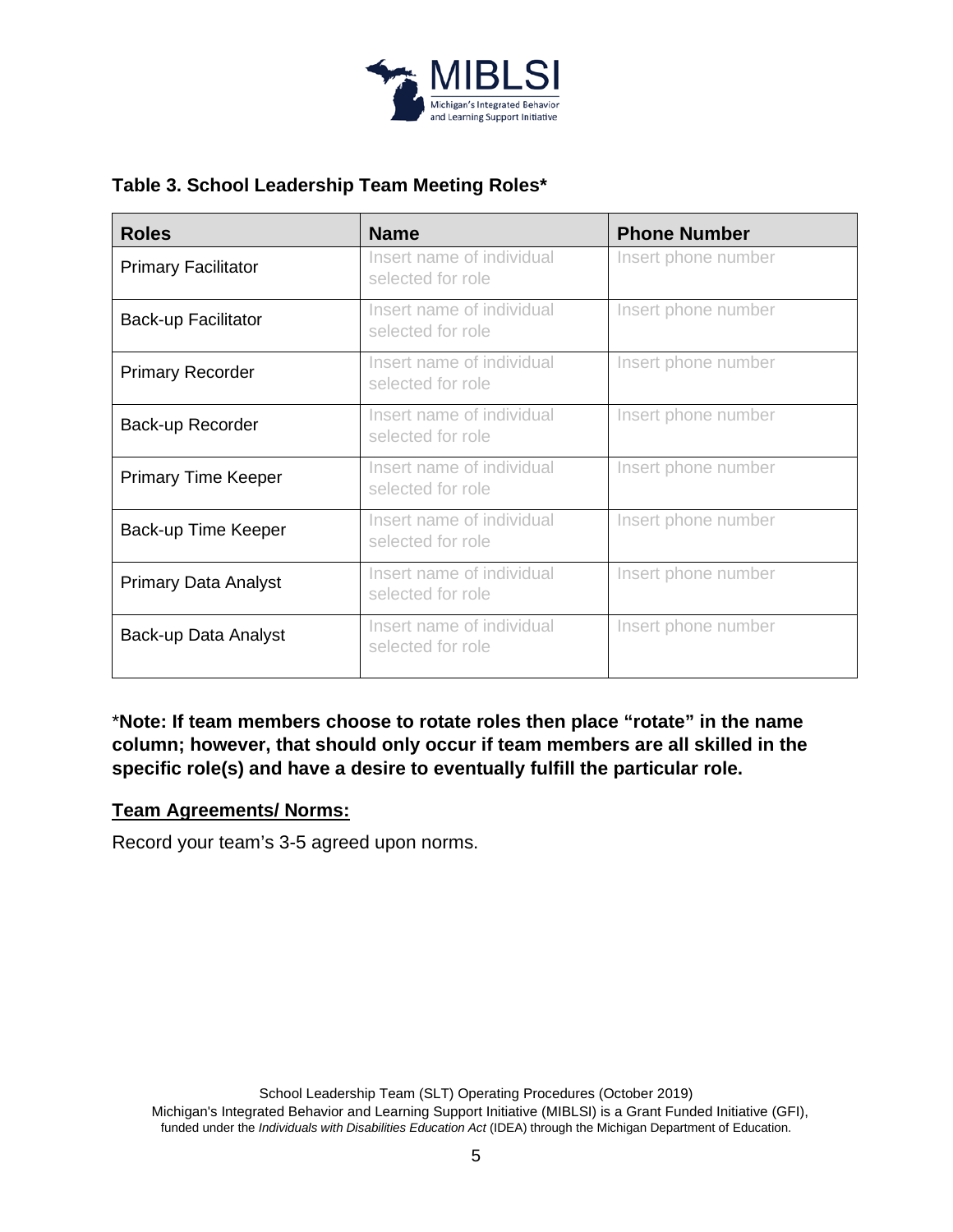

**Decision-Making Protocol:** Determine how decisions will be made to address the three most common implementation challenges listed in the table below.

**Common Levels of Decision-Making Authority:** (select the appropriate level of decision-making authority for the three common implementation challenges in the table below. Based on what you selected, replace the parenthesis with correct information relevant for your Region.)

- A (single administrator) at the central office level
- An (individual) or (group/team) at the central office level with greater authority than this group's
- A (school administrator)
- (An administrator), taking the (team's) input
- A (team) by consensus
- A (team) through vote
- A subgroup of the (team) unilaterally
- (Team members) selecting from a menu of options

#### **Table** *4***. Decision-Making Protocol for Addressing Common Implementation Challenges**

| <b>Implementation Challenges</b>                                                      | <b>Decision-making Authority</b>     |
|---------------------------------------------------------------------------------------|--------------------------------------|
| Policy and / or structural decisions                                                  | Insert the level selected from above |
| Decisions for new resource allocations                                                | Insert the level selected from above |
| Decisions for re-prioritizing and / or re-<br>adjusting existing resource allocations | Insert the level selected from above |
| Other?                                                                                | Insert the level selected from above |

#### **Table 5. Communication Plan Template Between the SLT School Groups / Teams**

| <b>School</b><br>Groups /<br><b>Teams</b> | <b>Information</b><br><b>School</b><br>Groups /<br><b>Teams</b><br>gather to<br>send to SLT | <b>SLT</b><br>Information to<br><b>Disseminate</b> | <b>Designees</b> | <b>Timeline</b> | <b>Method</b><br>(e.g.,<br>written) |
|-------------------------------------------|---------------------------------------------------------------------------------------------|----------------------------------------------------|------------------|-----------------|-------------------------------------|
| Insert                                    | <b>Team inserts</b>                                                                         | <b>SLT</b>                                         | School team      | Insert number   | Insert                              |

School Leadership Team (SLT) Operating Procedures (October 2019)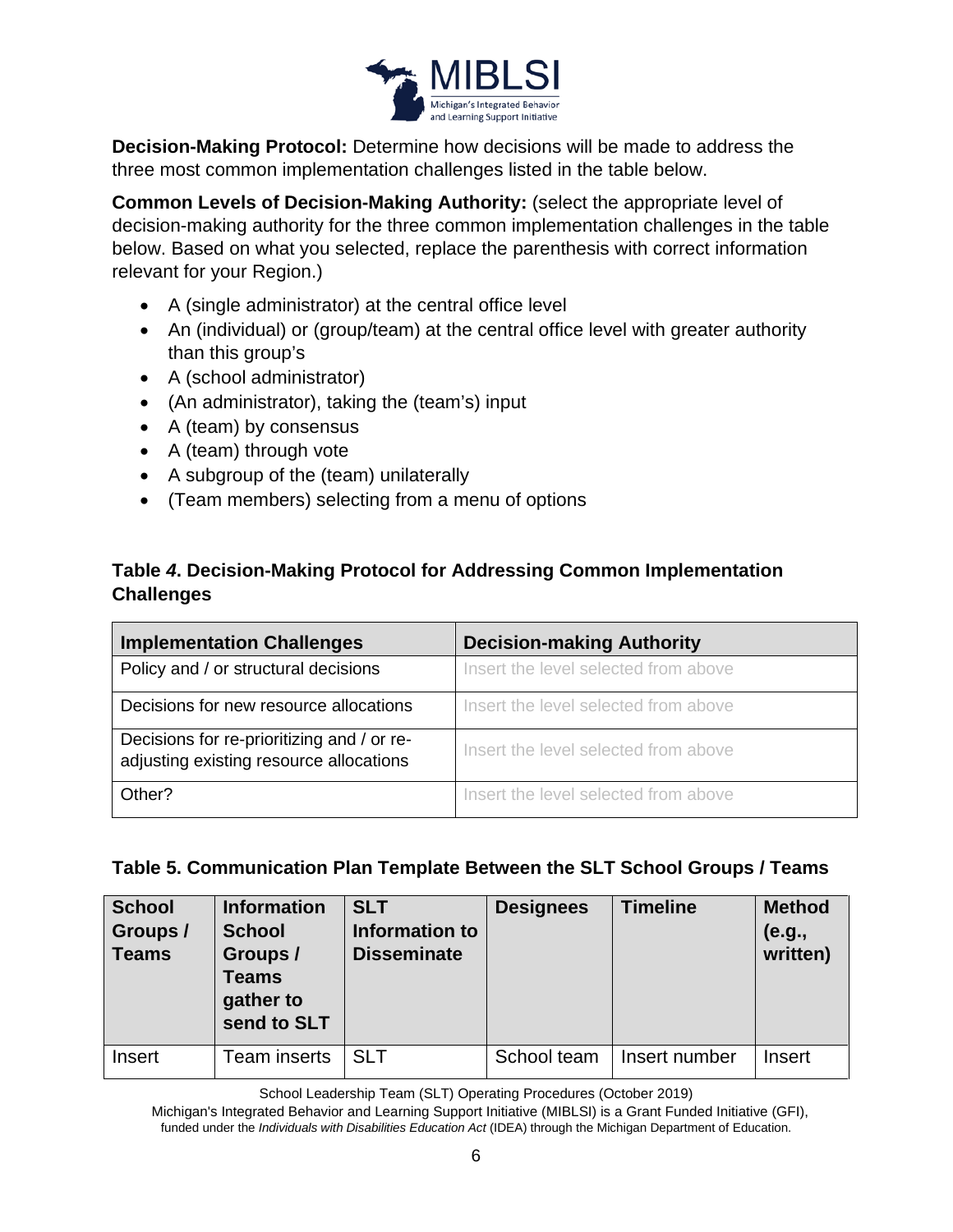

| <b>School</b><br>Groups /<br><b>Teams</b> | <b>Information</b><br><b>School</b><br>Groups /<br><b>Teams</b><br>gather to<br>send to SLT | <b>SLT</b><br><b>Information to</b><br><b>Disseminate</b>                                                                                         | <b>Designees</b>                                    | <b>Timeline</b>                                                                                       | <b>Method</b><br>(e.g.,<br>written) |
|-------------------------------------------|---------------------------------------------------------------------------------------------|---------------------------------------------------------------------------------------------------------------------------------------------------|-----------------------------------------------------|-------------------------------------------------------------------------------------------------------|-------------------------------------|
| school<br>team                            | information<br>they will<br>gather                                                          | information<br>they will<br>disseminate<br>following<br>meetings and /<br>or receipt of<br>communication<br>from the<br>school team               | designee:<br><b>SLT</b><br>designee:                | of days for<br>when<br>communication<br>will be<br>provided<br>following<br>meetings                  |                                     |
| Insert<br>school<br>team                  | <b>Team inserts</b><br>information<br>they will<br>gather                                   | <b>SLT</b><br>information<br>they will<br>disseminate<br>following<br>meetings and /<br>or receipt of<br>communication<br>from the<br>school team | School team<br>designee:<br><b>SLT</b><br>designee: | Insert number<br>of days for<br>when<br>communication<br>will be<br>provided<br>following<br>meetings | Insert                              |
| Insert<br>school<br>team                  | <b>Team</b> inserts<br>information<br>they will<br>gather                                   | <b>SLT</b><br>information<br>they will<br>disseminate<br>following<br>meetings and /<br>or receipt of<br>communication<br>from the<br>school team | School team<br>designee:<br><b>SLT</b><br>designee: | Insert number<br>of days for<br>when<br>communication<br>will be<br>provided<br>following<br>meetings | Insert                              |
| Insert<br>school<br>team                  | <b>Team</b> inserts<br>information<br>they will                                             | <b>SLT</b><br>information<br>they will<br>disseminate                                                                                             | School team<br>designee:<br><b>SLT</b>              | Insert number<br>of days for<br>when<br>communication                                                 | Insert                              |

School Leadership Team (SLT) Operating Procedures (October 2019)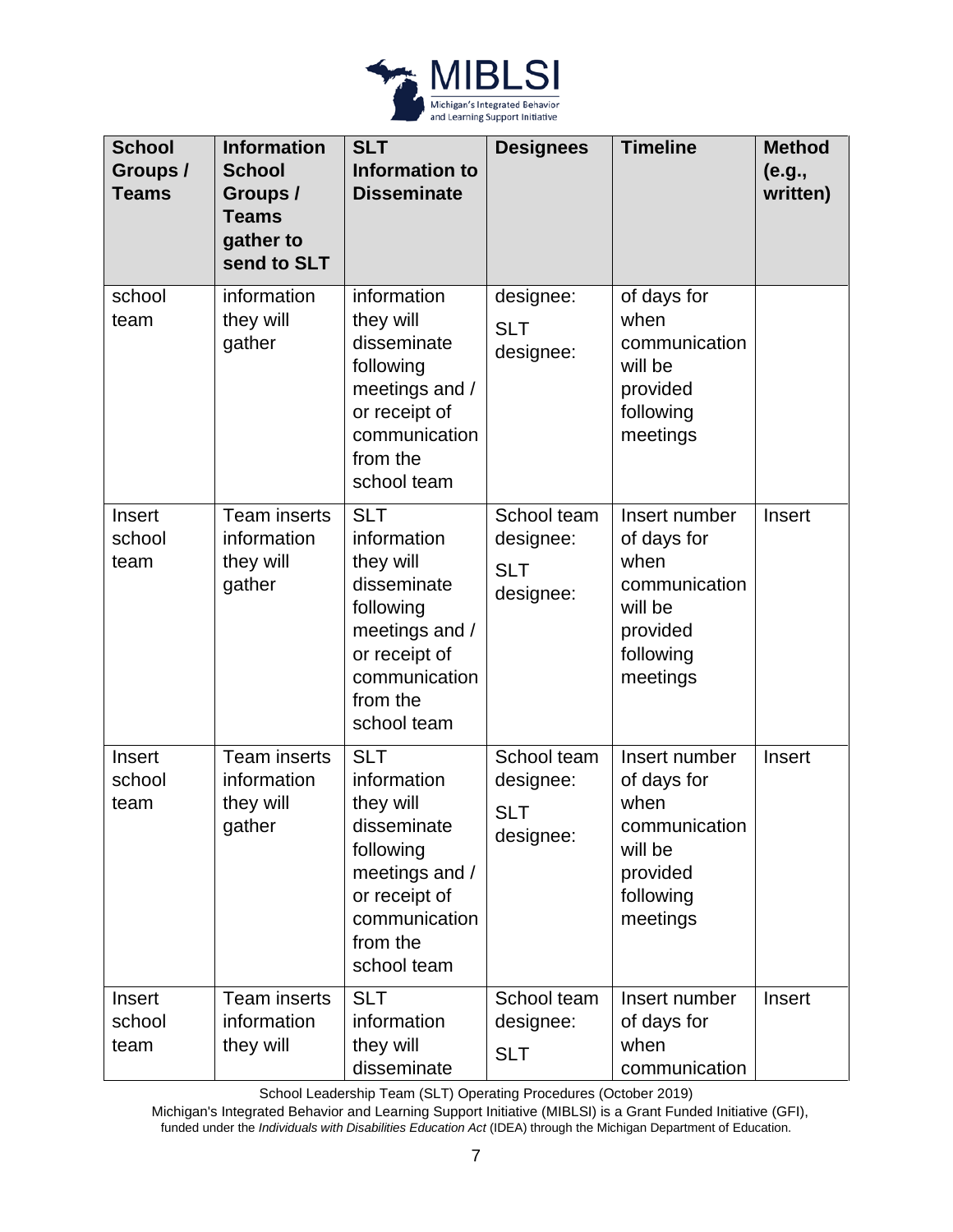

| <b>School</b><br>Groups /<br><b>Teams</b> | <b>Information</b><br><b>School</b><br>Groups /<br>Teams<br>gather to<br>send to SLT | <b>SLT</b><br>Information to<br><b>Disseminate</b>                                       | <b>Designees</b> | <b>Timeline</b>                              | <b>Method</b><br>(e.g.,<br>written) |
|-------------------------------------------|--------------------------------------------------------------------------------------|------------------------------------------------------------------------------------------|------------------|----------------------------------------------|-------------------------------------|
|                                           | gather                                                                               | following<br>meetings and /<br>or receipt of<br>communication<br>from the<br>school team | designee:        | will be<br>provided<br>following<br>meetings |                                     |

## **Table 6. School MTSS Implementation Plan Decisions**

| <b>Implementation Plan Considerations</b>                                                                                     | <b>DIT Decision</b>  |
|-------------------------------------------------------------------------------------------------------------------------------|----------------------|
| Person responsible for developing the first<br>draft of the MTSS Implementation Plan                                          | Insert decision made |
| Template or format your team will use                                                                                         | Insert decision made |
| Process for how other SLT members will<br>have an opportunity to review the plan and<br>provide feedback                      | Insert decision made |
| Person primarily responsible for<br>documenting MTSS Implementation Plan<br>activity completion                               | Insert decision made |
| Person responsible for integrating the MTSS<br>Implementation Plan components into the<br>school improvement planning process | Insert decision made |